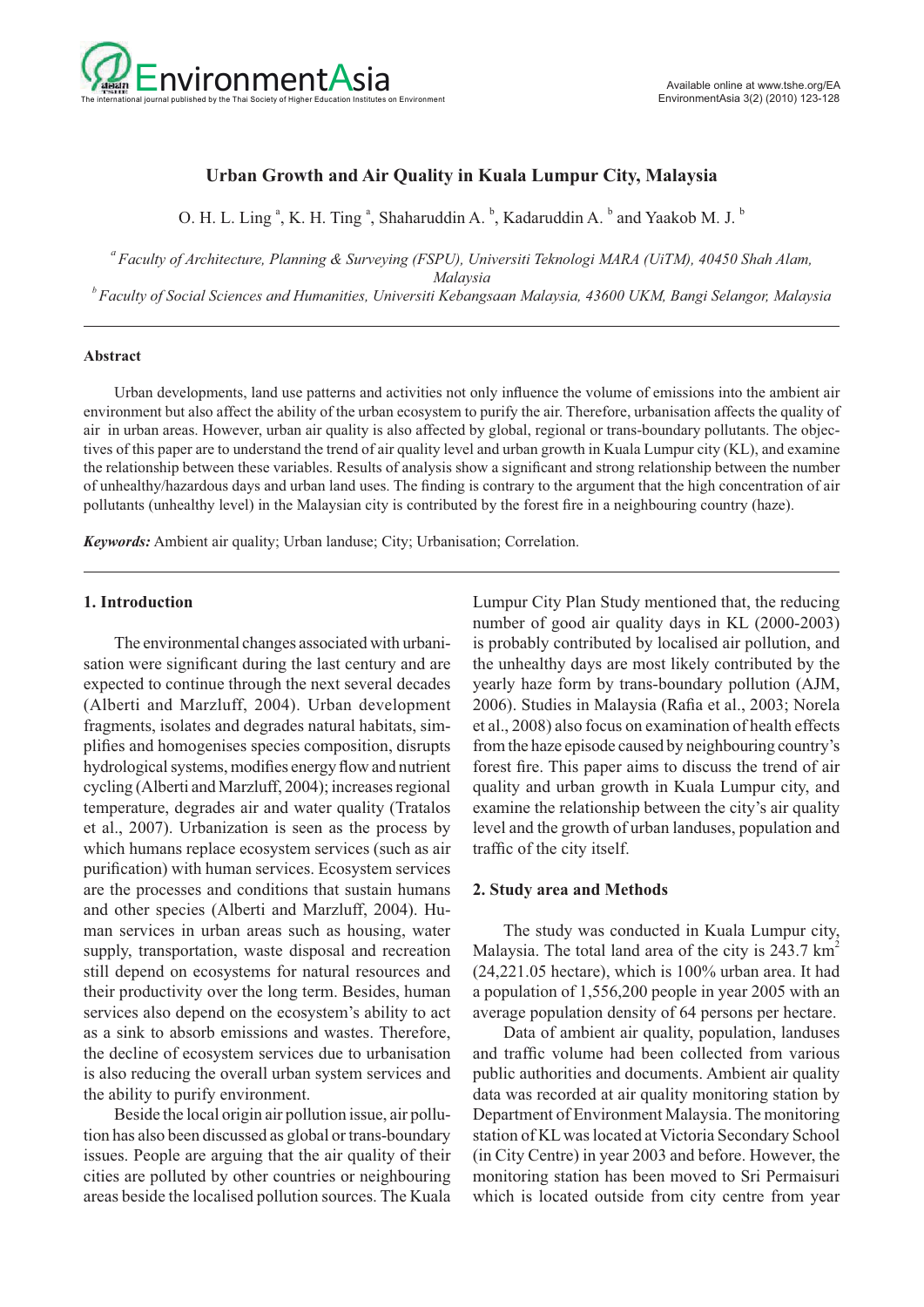2004 onwards. For the traffic volume data, the average of April & October counts for both directions have been used. The traffic data was recorded every hour manually by the Ministry of Works Malaysia for 16 hours (06.00-22.00 hour) during sampling days for five stations namely WR101: Jalan Kepong (KL-Kuala Selangor), WR102 & WR103: KL-Ipoh, WR105: KL-Seremban Expressway, and WR106: KL-Petaling Jaya (Old Damansara road).

 Spearman correlation method was used for the purpose to determine whether there is a significant relationship between urban parameters (urban growth) and air quality in KL. Spearman correlation was used instead of Pearson, due to the frequency distribution of values for the variables were significantly different from normal distribution. Air quality in KL was measured by the number of good air quality days, moderate air quality days and unhealthy/hazardous days based on the Malaysian Air Pollution Index (API).

### **3. Results and Discussion**

### *3.1 Air quality trend in Kuala Lumpur*

 Table 1 and figure 1 show the trend of air quality level in Kuala Lumpur from year 1999 to 2007 as measured by number of good, moderate and unhealthy/ hazardous days (based on API classification). There was a drop of number of good days from year 2000 to 2003 where the number of good days reduced from 137 to 2. However, there was an increase of number of good days after year 2003. Such results provide indication that the air quality in Kuala Lumpur deteriorated from year 2000 to 2003, but recovered back since 2004. From year 2004 onwards, the Kuala Lumpur air quality monitoring station has been moved to Bandar Sri Permaisuri which is located outside from city centre. The new location of the monitoring station might have recorded a different trend of air quality level.

 The trend for the number of moderate days from year 1999 to 2007 shows a zigzag pattern, with moderate days between 217 and 334 days per year. It shows that the number of moderate air quality days is quite constant within a range of number. The number of unhealthy/ hazardous days was showing a clear increasing trend until year 2005 with a drop in year 2006. However, the number of unhealthy/hazardous days increased again in year 2007. These records do not show a clear improvement of air quality in KL even though the number of good days has increased. Increasing trend of unhealthy/ hazardous days should be the main concern in indicating air quality level in KL due to the scientifically proven negative impact of air pollution on human health such as respiratory infection and cardiovascular illness (Forastiere et al., 2006; Lippmann and Ito, 2006).

### *3.2 The urban growth*

 Kuala Lumpur, since its independence days in 1957, has undergone dramatic changes arising from scientific and technological revolutions throughout the world (Dolbani, 2000). The population census of June 1970 recorded a population of approximately 485,000 residents for the Municipal Area (Dolbani, 2000) and it had increased 221% to 1.56 million population by 2005. However, one of the main contributions to the high population growth rate in Kuala Lumpur is the enlargement of Kuala Lumpur territory area. In 1974, Kuala Lumpur had enlarged from 36 square miles (93  $km<sup>2</sup>$ ) to 94 square miles (243 km<sup>2</sup>) in area (Dolbani, 2000; DBKL, 1984).

 With the past Comprehensive Development Plans and Structure Plans, urbanization in Kuala Lumpur has been guided by these urban planning efforts. For the 1984-2005 period, the overall landuse composition of

| Year   | Number of days (API) |          |                     |  |  |  |
|--------|----------------------|----------|---------------------|--|--|--|
|        | Good                 | Moderate | Unhealthy/hazardous |  |  |  |
| 1999   | 56                   | 293      | 16                  |  |  |  |
| 2000*  | 137                  | 217      | 12                  |  |  |  |
| 2001*  | 27                   | 327      | 11                  |  |  |  |
| 2002*  | 3                    | 217      | 30                  |  |  |  |
| 2003*  | $\overline{2}$       | 334      | 28                  |  |  |  |
| 2004** | 23                   | 280      | 63                  |  |  |  |
| 2005** | 64                   | 234      | 67                  |  |  |  |
| 2006** | 67                   | 293      | 5                   |  |  |  |
| 2007** | 104                  | 242      | 19                  |  |  |  |

Table 1. Number of good, moderate and unhealhty/hazardous days in Kuala Lumpur.

Source: DOE (1999); \*AJM (2006); \*\* DOE (2005, 2006, 2007, 2008).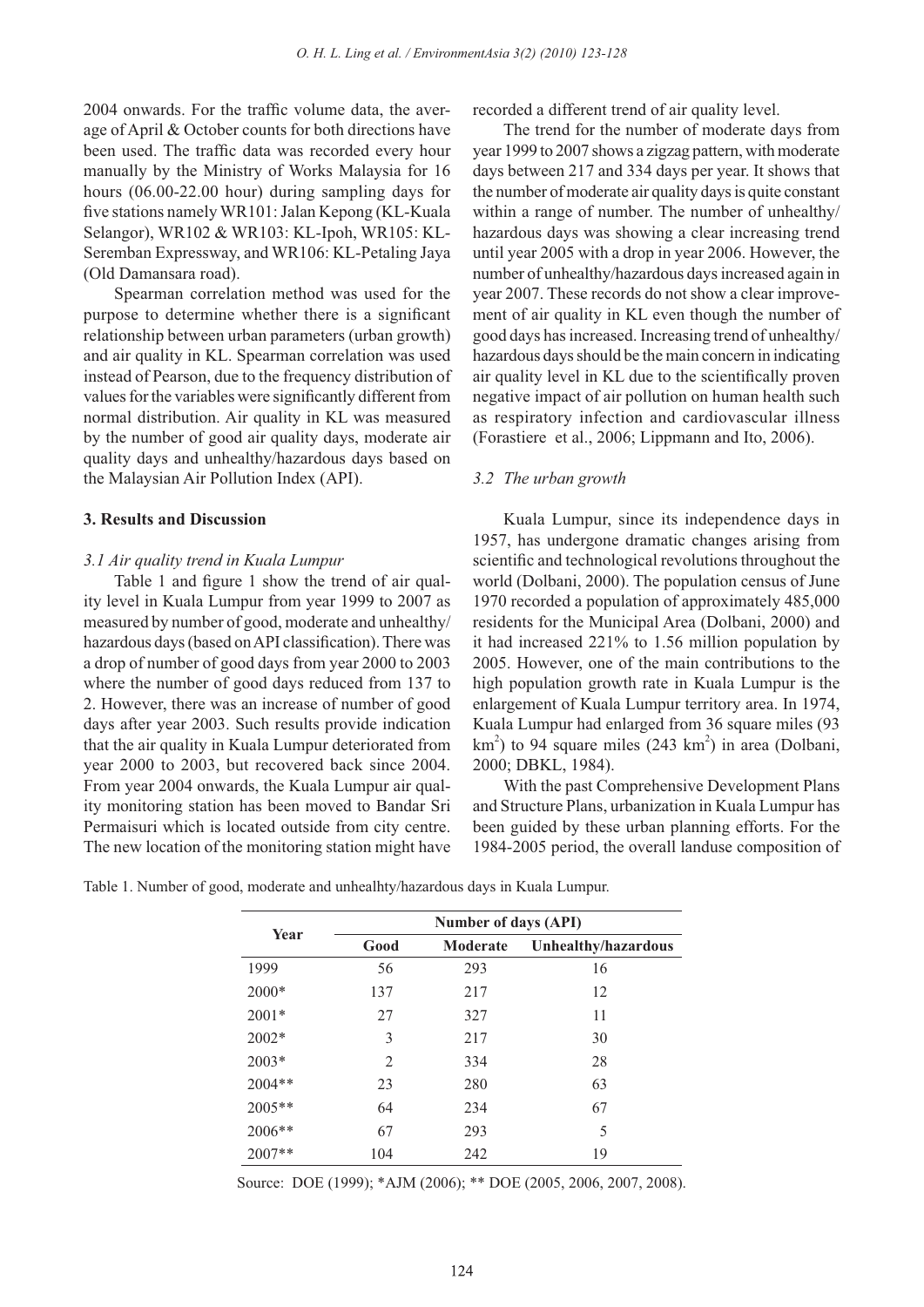

Figure 1. Number of good, moderate and unhealhty/hazardous API days. Source: adapted from DOE (1999, 2005, 2006, 2007, 2008); AJM (2006).

Kuala Lumpur city was changed due to the closing of mining land, decreasing undeveloped land, increase in public institutions, infrastructure/utility and squatters. The present largest landuse is the "infrastructure and utilities category" (25.9% in year 2005), followed by residential (23.6%). 23% of the infrastructure and utilities category is comprised of road reserves which take up 5,576.69 hectare of land in year 2007. With urbanisation, the changed in the functions of the Kuala Lumpur city has also resulted in landuse changes. Today, Kuala Lumpur's commercial area is not only servicing Kuala Lumpur city but also the Kuala Lumpur conurbation (Klang Valley) area, which include other cities and towns such as Petaling Jaya city, Subang Jaya town, Nilai town and Seremban town.

 There was a clear increasing trend in population, commercial (office floor space, shopping floor space) and industrial units over time in Kuala Lumpur. Inline with the urbanisation of KL, the increasing rate of shopping floor spaces (average 11% annually) (table 3) is much higher than offices (5%), industries ( $\leq 2\%$ ) (table 4) and population growth (recently  $\leq 2\%$ ) (table 2). Kuala Lumpur has been planned with a vision to be a world class city and to function as a centre for the Kuala Lumpur conurbation (Klang Valley). To achieve these functions, retail and offices spaces have been developed at a higher rate than the population growth rate. Therefore, air pollutants are not only generated by local residents but also visitors and users of these commercial spaces. This might be the reason for a strong

Table 2. Total population and the annual growth rate in Kuala Lumpur, 1970 - 2020.

| Year    | Total population | Annual growth rate $(\%)$ |  |  |
|---------|------------------|---------------------------|--|--|
| 1970    | 485,000          |                           |  |  |
| 1980    | 919,610          | 8.96                      |  |  |
| 1991**  | 1,226,700        | 3.04                      |  |  |
| 2000**  | 1,379,310        | 1.38                      |  |  |
| $2001*$ | 1,446,000        | 4.84                      |  |  |
| $2002*$ | 1,474,300        | 1.96                      |  |  |
| $2003*$ | 1,501,800        | 1.87                      |  |  |
| $2004*$ | 1,529,000        | 1.81                      |  |  |
| $2005*$ | 1,556,200        | 1.78                      |  |  |
| 2007*** | 1,559,100        | 0.09                      |  |  |

Source: adapted from Dolbani (2000); AJM (2006); \*\*\* DOS (2008); \*\* DOS (2003); \* DOS (2005).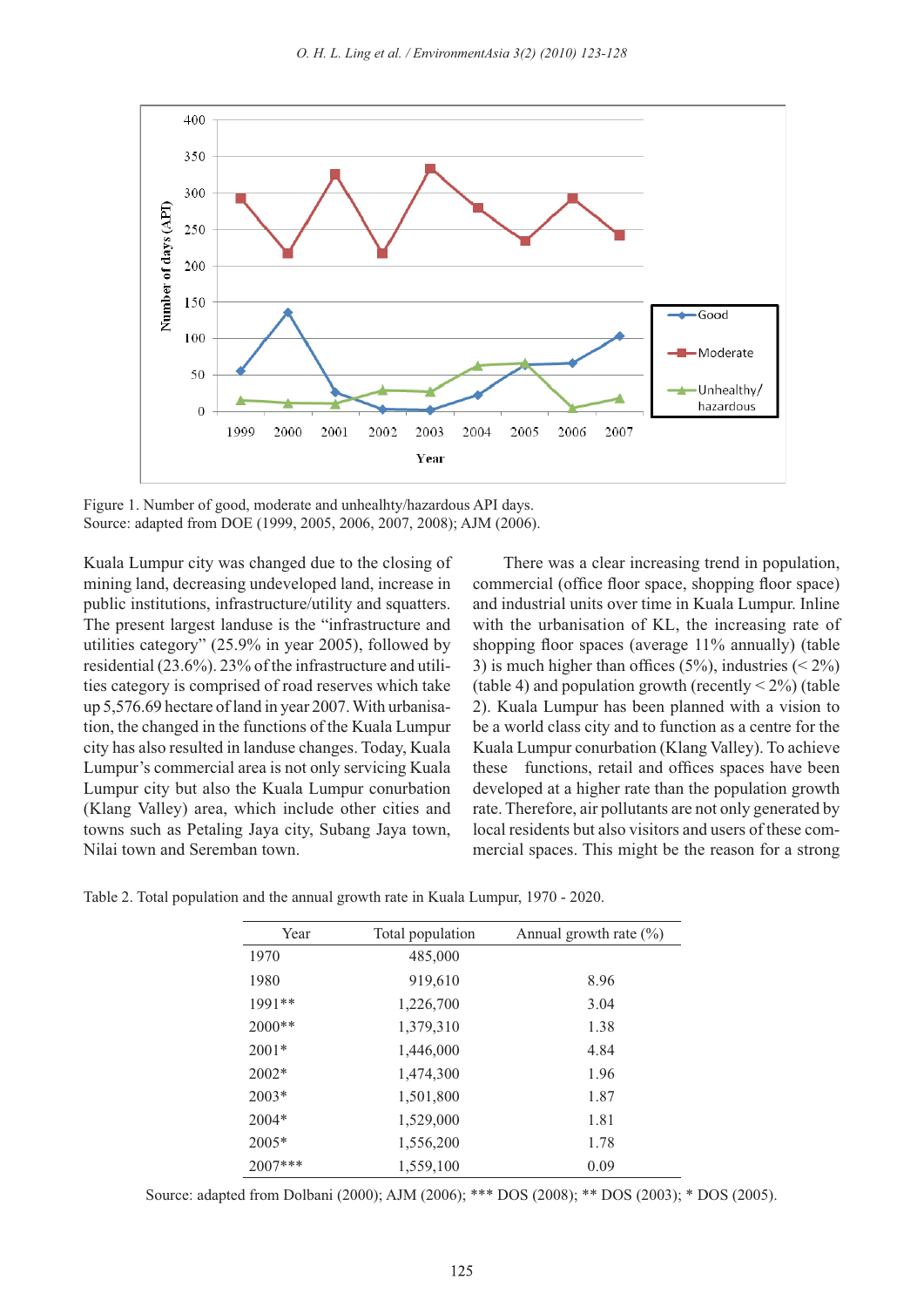| Year                                  | Shopping space $(f_t^2)$ | Office space $(m2)$ | Occupied office $(m2)$ |
|---------------------------------------|--------------------------|---------------------|------------------------|
| 1989                                  | 4,386,530                | 2,609,654           | 2,274,326              |
| 1990                                  | 4,128,170                | 2,609,654           | 2,446,952              |
| 1991                                  | 4,949,558                | 2,625,855           | 2,534,881              |
| 1992                                  | 5,483,060                | 2,658,938           | 2,579,170              |
| 1993                                  | 5,733,622                | 2,966,048           | 2,699,988              |
| 1994                                  | 8,034,505                | 3,136,905           | 2,949,527              |
| 1995                                  | 8,763,997                | 3,388,793           | 3,205,509              |
| 1996                                  | 9,398,110                | 3,605,511           | 3,431,198              |
| 1997                                  | 10,431,186               | 3,941,345           | 3,865,305              |
| 1998                                  | 12,749,023               | 4,668,381           | 3,832,318              |
| 1999                                  | 13,173,691               | 5,027,037           | 3,867,172              |
| 2000                                  | 15,271,179               | 5,241,284           | 3,953,327              |
| 2001                                  | 15,511,063               | 5,568,194           | 4,043,954              |
| 2002                                  | 16,088,364               | 5,710,139           | 4,222,978              |
| 2003                                  | 18, 138, 179             | 5,750,272           | 4,467,458              |
| 2004                                  | 19,587,561               | 5,839,749           | 4,636,188              |
| 2005 $(3^{\text{rd}} Q.)$             | 22,016,419               | 5,854,986           | 4,760,968              |
| Average annual<br>growth rate $(\% )$ | 11.04%                   | 5.29%               | 4.78%                  |

Table 3. Kuala Lumpur shopping floor space and office floor space, 1989-2005.

Source: AJM (2006)

and significant relationship between the number of unhealthy/hazardous days with retail and office space.

 The traffic volume in KL is also showing an increasing trend for 1997 to 2006 period (table 5) despite the fluctuations in the annual growth rates.

## *3.3 Relationship between air quality and urban growth*

 Result of the Spearman correlation test (table 6) indicates a significant and strong positive relationship between the number of unhealthy/hazardous days and urban parameters (shopping, office or occupied office floor spaces in KL, year 1999 to 2005) with correlation coefficients (r) of 0.821 which were significant at the 0.05 level. Besides, there was also a significant and strong positive relationship between number of unhealthy/hazardous days and industrial units in KL (year 2000 to 2005) with correlation coefficients (r) of 0.912 which was significant at the 0.05 level. It shows that increase of "shopping floor space", "office floor space" or "industrial units" is positively related with the number of unhealthy/hazardous days in KL. This result is contrary with the claim by the KL City Plan study team (AJM, 2006) that unhealthy days in KL are most likely contributed by the yearly haze form by trans-boundary pollution.

 The significant relationship between landuses and air pollution was found in time series study but not for study between the six strategic zones in Kuala Lumpur. Relationship study at the zone/district level is not discussed in detail in this paper. At the zone/

Table 4. Supply of industrial units in Kuala Lumpur.

| Year                      | Industrial units | Annual growth rate $(\% )$ |
|---------------------------|------------------|----------------------------|
| 2000                      | 4,793            |                            |
| 2001                      | 4,871            | 1.63                       |
| 2002                      | 4,922            | 1.05                       |
| 2003                      | 4,922            | 0.00                       |
| 2004                      | 4,954            | 0.65                       |
| 2005 $(3^{\text{rd}} Q.)$ | 4,954            | 0.00                       |

Source: AJM (2006)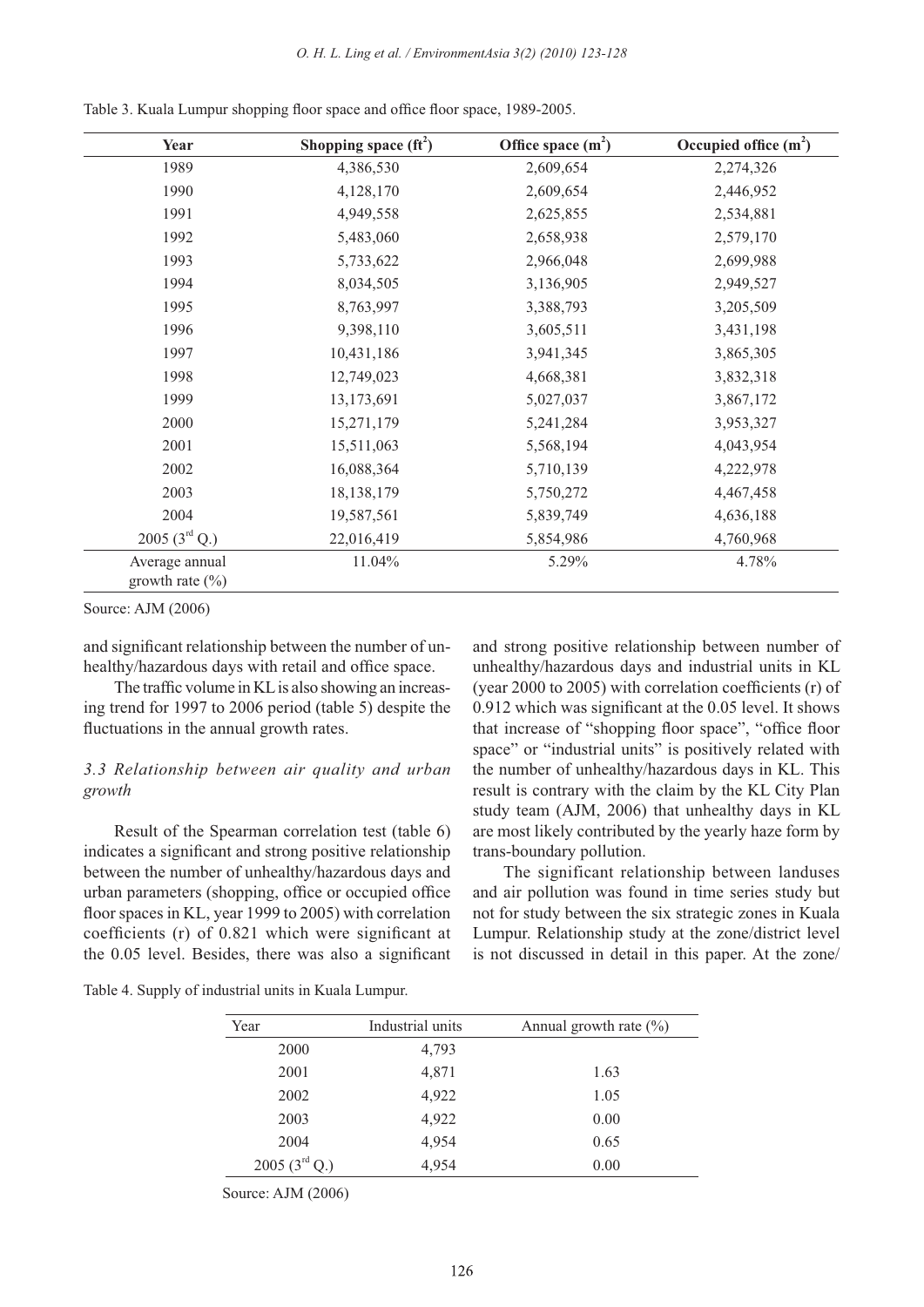| Station                               | Year    |         |         |         |          |         |         |         |         |         |
|---------------------------------------|---------|---------|---------|---------|----------|---------|---------|---------|---------|---------|
| No.                                   | 1997    | 1998    | 1999    | 2000    | 2001     | 2002    | 2003    | 2004    | 2005    | 2006    |
| WR106                                 | 194,003 | 148,443 | 153,752 | 186,443 | 107,187  | 247,427 | 239,620 | 290,341 | 274,154 | 245,799 |
| WR105                                 | 190,023 | 209,971 | 170,076 | 180,382 | 199,350  | 213,363 | 213158  | 208,656 | 226,019 | 244,417 |
| WR103                                 | 140,428 | 160,804 | 181,669 | 180,714 | 151,827  | 160,445 | 172,281 | 192,095 | 185.828 | 206,484 |
| WR102                                 | 142,233 | 135,432 | 141,407 | 152,906 | 144,027  | 156,842 | 164.701 | 152.455 | 155,016 | 150,874 |
| <b>WR101</b>                          | 107,132 | 105,040 | 101,587 | 101.048 | 107,680  | 102,424 | 115,143 | 133,390 | 131.161 | 129,092 |
| Total                                 | 773,819 | 759,690 | 748,491 | 801,493 | 710,071  | 880,501 | 904,903 | 976,937 | 972,178 | 976,666 |
| Average                               | 154,764 | 151,938 | 149,698 | 160,299 | 142,014  | 176,100 | 180,981 | 195,387 | 194.436 | 195,333 |
| Annual average<br>growth rate $(\% )$ |         | $-1.83$ | $-1.47$ | 7.08    | $-11.41$ | 24.00   | 2.77    | 7.96    | $-0.49$ | 0.46    |

Table 5. 16 Hours traffic volume in Kuala Lumpur, 1997-2006.

Source: Ministry of Works Malaysia (2006)

district level, only density of green area (parks, greens and forest) shows positive, strong and significant (at 0.01 level) relationship with the number of moderate air quality days, and negative, strong and significant (at 0.05 level) relationship with number of unhealthy air quality days. This result is supported by a study in high density residential environment in Hong Kong. The study in different districts in Hong Kong shows that in spite of the differences in land usages, planning, layout and orientation, there are no variations in air pollution characteristics and patterns at district level (Edussuriya et al., 2009). It can be explained by the characteristic of the major air pollutants that able to separate in urban level or even in regional level in short period of time, which make no significant relationship of higher air pollution in more developed zone/ district in a city or even no variation in air pollution characteristic. Pollutants from urban sources, such as nitrogen oxides, carbon monoxide, smoke (particulate matter) and sulphur dioxide, tend to be present at high concentrations throughout the city and at significantly reduced concentrations in adjacent rural areas (Harrison,

Table 6. Relationship between air quality and urban development parameter in KL, time series.

|                        |                              | Air quality level (API)         |                                     |                                                    |  |  |
|------------------------|------------------------------|---------------------------------|-------------------------------------|----------------------------------------------------|--|--|
|                        | Urban development parameters | No. of good air<br>quality days | No. of moderate air<br>quality days | No. of unhealthy/<br>hazardous air<br>quality days |  |  |
| Shopping space         | Correlation coefficient      | $-0.286$                        | 0.000                               | $0.821*$                                           |  |  |
| $(sq.fr)$ in KL        | Significance level           | 0.535                           | 1.000                               | 0.023                                              |  |  |
|                        | N                            | 7                               | 7                                   | 7                                                  |  |  |
| Office space           | Correlation coefficient      | $-0.286$                        | 0.000                               | $0.821*$                                           |  |  |
| $(sq.m)$ in KL         | Significance level           | 0.535                           | 1.000                               | 0.023                                              |  |  |
|                        | N                            | 7                               | 7                                   | 7                                                  |  |  |
| Occupied office        | Correlation coefficient      | $-0.286$                        | 0.000                               | $0.821*$                                           |  |  |
| $(sq.m)$ in KL         | Significance level           | 0.535                           | 1.000                               | 0.023                                              |  |  |
|                        | N                            | 7                               | 7                                   | 7                                                  |  |  |
| Industrial units in KL | Correlation coefficient      | $-0.294$                        | 0.164                               | $0.912*$                                           |  |  |
|                        | Significance level           | 0.571                           | 0.756                               | 0.011                                              |  |  |
|                        | N                            | 6                               | 6                                   | 6                                                  |  |  |
| Average traffic volume | Correlation coefficient      | $-0.048$                        | $-0.120$                            | 0.405                                              |  |  |
| in KL                  | Significance level           | 0.911                           | 0.776                               | 0.320                                              |  |  |
|                        | N                            | 8                               | 8                                   | 8                                                  |  |  |
| Total population       | Correlation coefficient      | 0.000                           | 0.180                               | 0.571                                              |  |  |
| of KL                  | Significance level           | 1.000                           | 0.699                               | 0.180                                              |  |  |
|                        | N                            | 7                               | $\tau$                              | 7                                                  |  |  |

Note: \* significant at the 0.05 level.